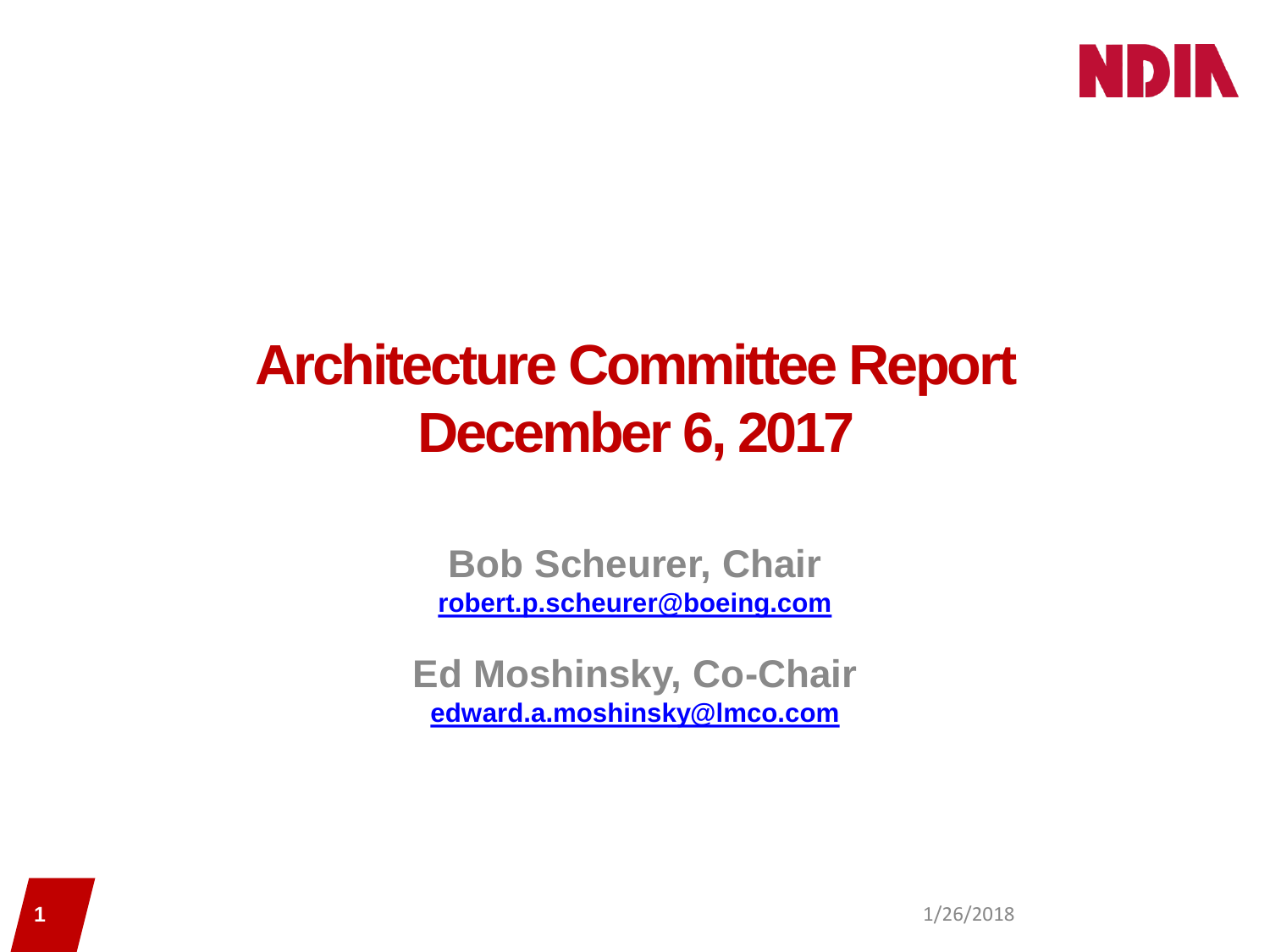## **Status – December 6, 2017**



- **Currently 34 Members – Cross-Section of Industry & Govt.**
	- Incl. DoD Sponsor: Philomena (Phil) Zimmerman
- **Meeting Bi-Weekly: 18 Meetings in 2017 to Date**
- **2017 Focus Area: Modular Open Systems** *Approach* **(MOSA)**
- **2017 NDIA SE Conf.: 10 Presentations**
	- Presentation by Ed Moshinsky: "*Challenges to Implementing MOSA for Major DoD Acquisition Programs*"
	- Mini-Panel/Debate w/Laura Hart Moderating; Tom McDermott & Claudia Rose Panelists: "*If Architectures are So Useful, Why Don't We Use Them More*?"
- **Next Meeting: Dec. 13, 2017, 3:00-4:30 p.m. EST**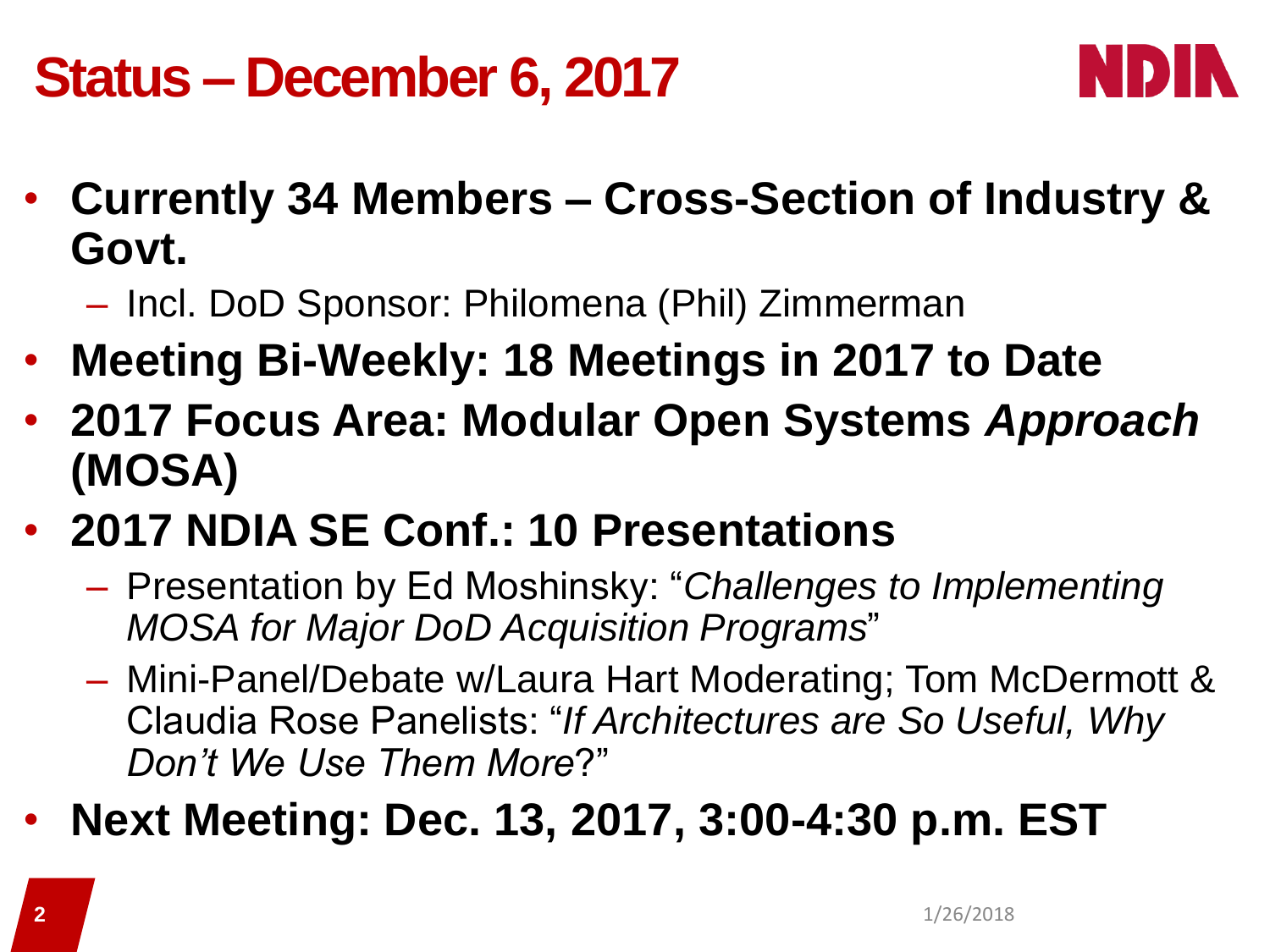### **Architecture Committee Current Membership**

**Adrienne A Rivera aarivera@raytheon.com Alan Brenner al.brenner@bbi2.com Bruce J Brown (IS) brown.bruce@ngc.com Chester L Levins Chester\_L\_Levins@raytheon.com Claudia Rose claudia.rose@bbi2.com Dave McDaniel davem@silverbulletinc.com Edward A Moshinsky edward.a.moshinsky@lmco.com Everett Lewis everett.t.lewis@rolls-royce.com gkukkala@drc.com gkukkala@drc.com Gualdoni, James D James.D.Gualdoni@boeing.com Jack E Zavin OSD OUSD ATL (US) jack.e.zavin.civ@mail.mil jklein@sei.com.edu jklein@sei.cmu.edu Judith S. Dahmann jdahmann@mitre.org Kendall G Young (AS) kendall.young@ngc.com Kevin S. Agan kevin.s.agan.civ@mail.mil Krishna Vemuru kvv5cf@virginia.edu Laura E. Hart lhart@mitre.org Marino, Robert.Marino@ngc.com Michael L Wayson CIV OSD DOD CIO michael.l.wayson.civ@mail.mil Nielsen-Jr, Brian D brian.d.nielsen-jr@boeing.com Palmer, John R john.r.palmer2@boeing.com Peter Grim peter.grim@lmco.com Robert (Bob) Scheurer Robert.P.Scheurer@boeing.com Roedler, Garry J garry.j.roedler@lmco.com Ron C Williamson Ron\_C\_Williamson@raytheon.com S R Muller shaughnn.r.muller.civ@mail.mil Sisson, Curtis A Curtis.A.Sisson@boeing.com Thomas Murphy murphyth@silverbulletinc.com Tim Olson tim.olson@lsi-inc.com 3** 1/26/2018

**Charles Domercant charles.domercant@gtri.gatech.edu Gau Pagnanelli, Christi A christi.a.gaupagnanelli@boeing.com Philomena Zimmerman philomena.m.zimmerman.civ@mail.mil Steve Dam steven.dam@specinnovations.com**

#### **Tom Mcdermott tom.mcdermott@gtri.gatech.edu**

NDIN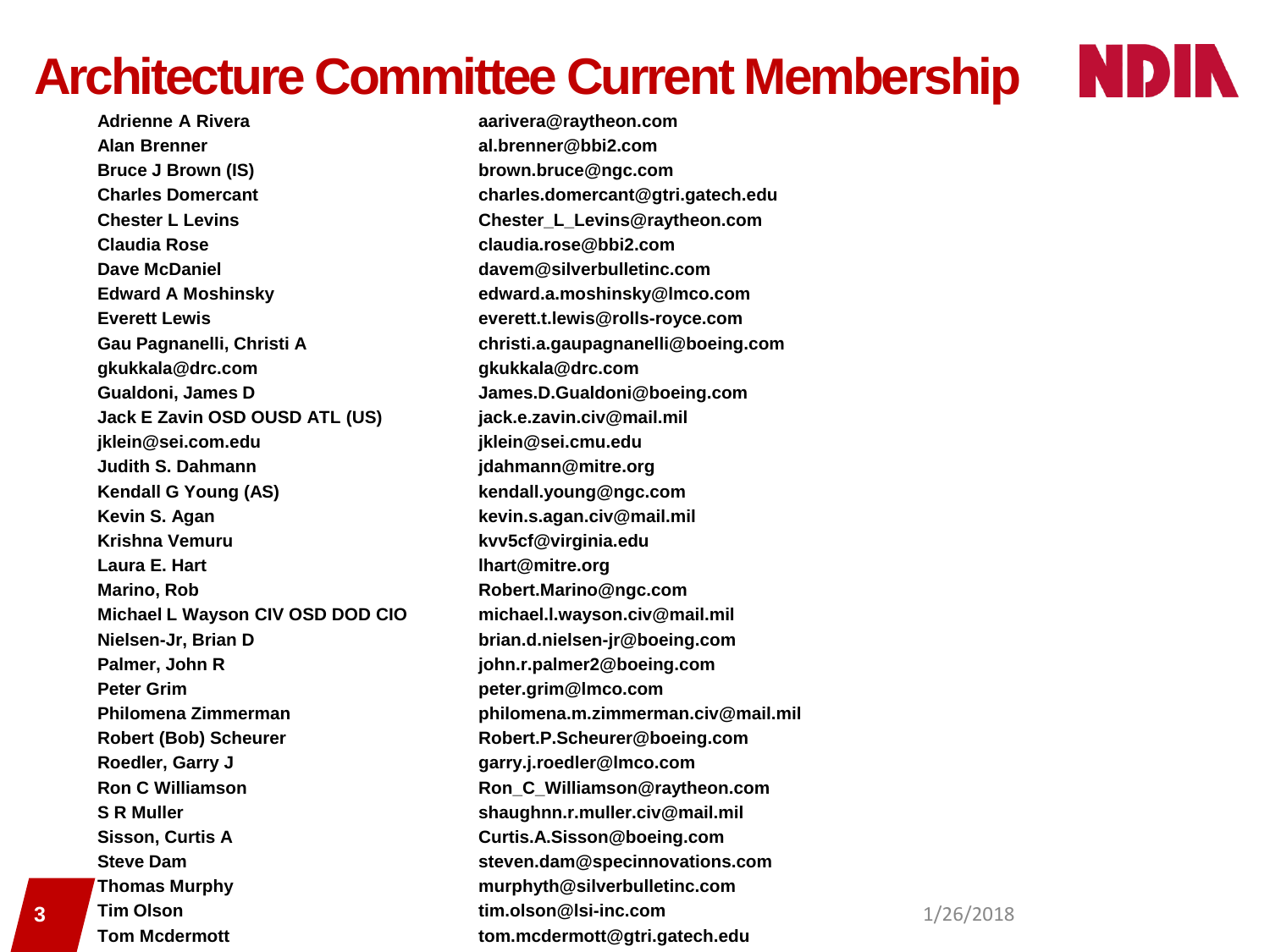### **MOSA White Paper Sections**



- **1. Objectives of MOSA**
- **2. Additional Benefits**
- **3. Design-Level Considerations**
- **4. Modularity – the Technical Aspects of MOSA**
- **5. Openness – the Business Aspects of MOSA**
- **6. Managing a MOSA Environment**
- **7. Architecting for Modularity**
- **8. Acquisition Lifecycle (Acquirer) vs. Technical Lifecycle (Contractor/ Supplier)**
- **9. Perspectives & Goals**
- **10. Government Ownership of the Technical Baseline (OTB)**
- **11. Positions – standards for interface definitions**
- **12. Examples of Existing MOSA Implementations**
- **13. Recommendations by NDIA Architecture Committee**
- **14. Appendices – MOSA history, Key Standards**